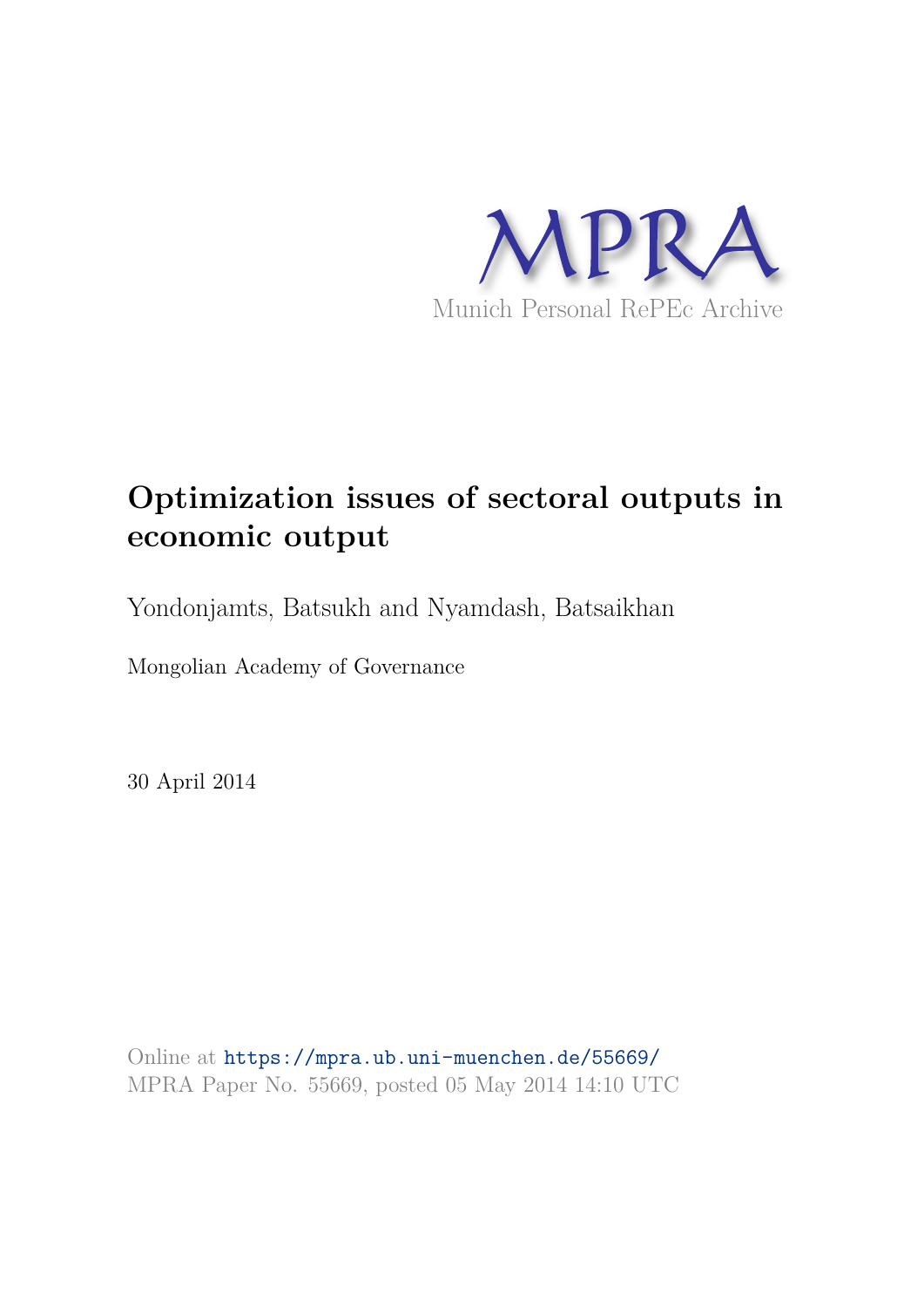# Optimization issues of sector outputs in economic output

Basukh Yondonjamts, Batsaikhan Nyamdash National Academy of governance

#### *Abstract*

The traditional methodology uses the real GDP growth as a proxy for the economic growth. Unfortunately this way of calculating economic growth is not taking into account of the sectoral inequality in the economy (especially in the economy with high degree of natural resource dependency). Therefore, this paper proposes the new approach to optimize the share of sectoral outputs in the economy which take into account of the inequality.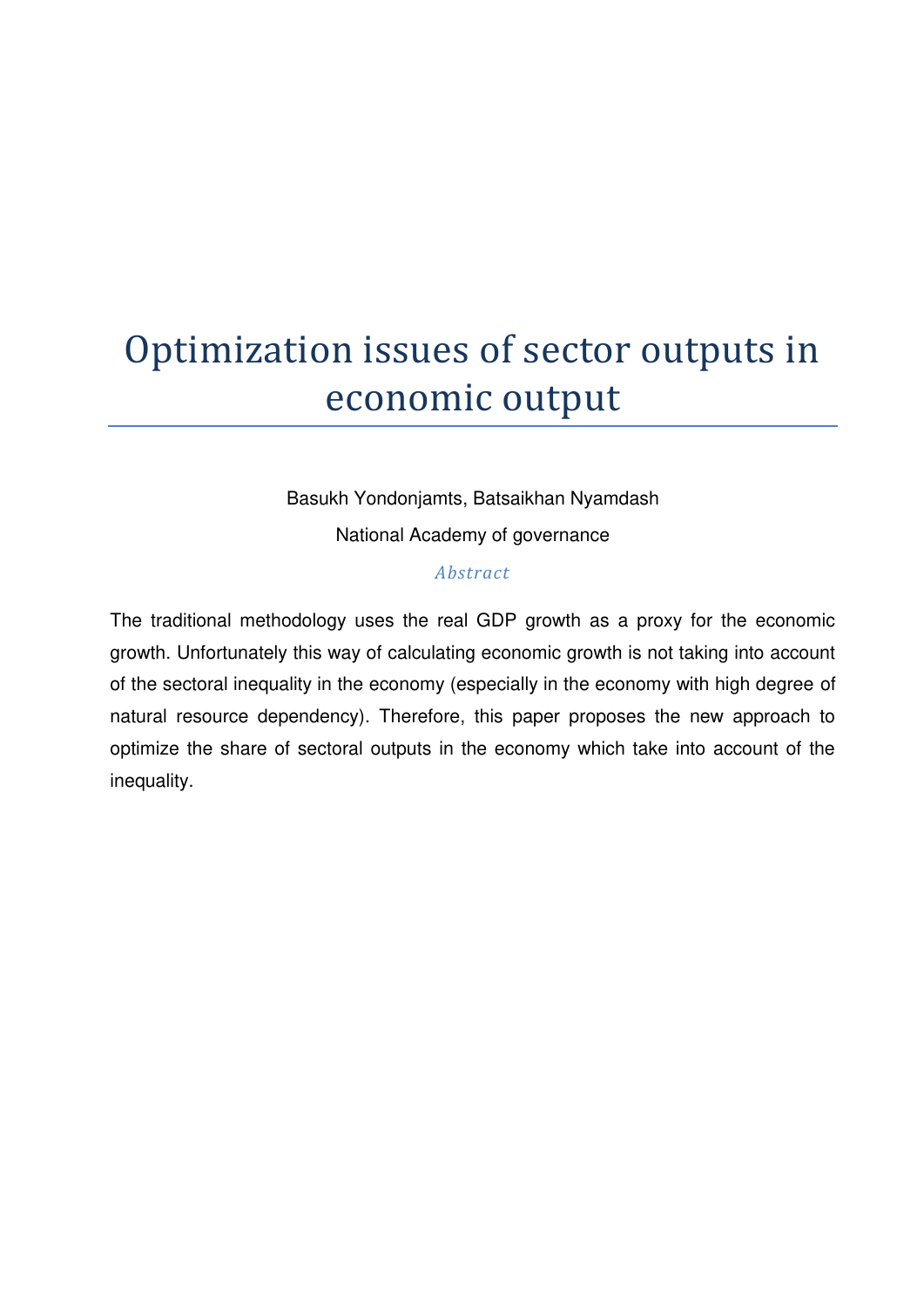# **CONTENTS**

| 1. Ratios of sector outputs in the total economic output, which is important? 2 |  |
|---------------------------------------------------------------------------------|--|
|                                                                                 |  |
|                                                                                 |  |
|                                                                                 |  |
|                                                                                 |  |
|                                                                                 |  |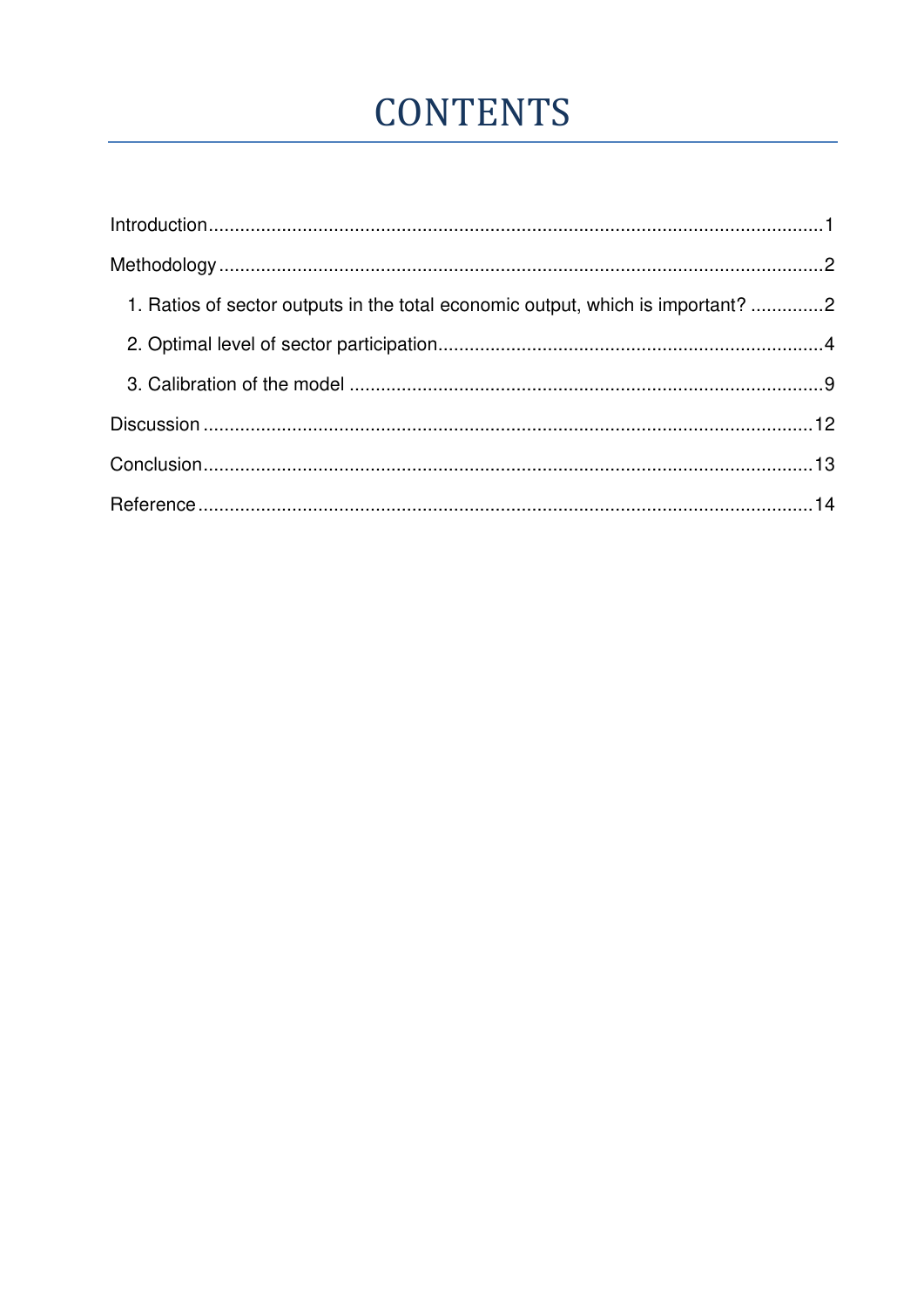# **Introduction**

<span id="page-3-0"></span>In 2011, Mongolian economy grew 17.5% in real and 31% in nominal term which was not seen in the last 20 year while the GINI coefficient of Mongolia had increased in 2008 and 2011 according to the World Bank Study (Figure 1). This shows that the income inequality has been increasing regardless of the high economic growth. However, people demand more inclusive and sustainable growth, support for the vulnerable, to be able to participate the process of economic and enjoy the fruits of their own contribution for the increased in productivity*.* 







Therefore, search to explore the new approach to account the economic growth by the sector growth was initiated. In this attempt, I developed a theoretical model which can be utilized to answer the following two questions:

- 1. Which sector is to be further developed and which is to be limited?
- 2. Is there a methodology to find the optimal ratios of different economic sectors?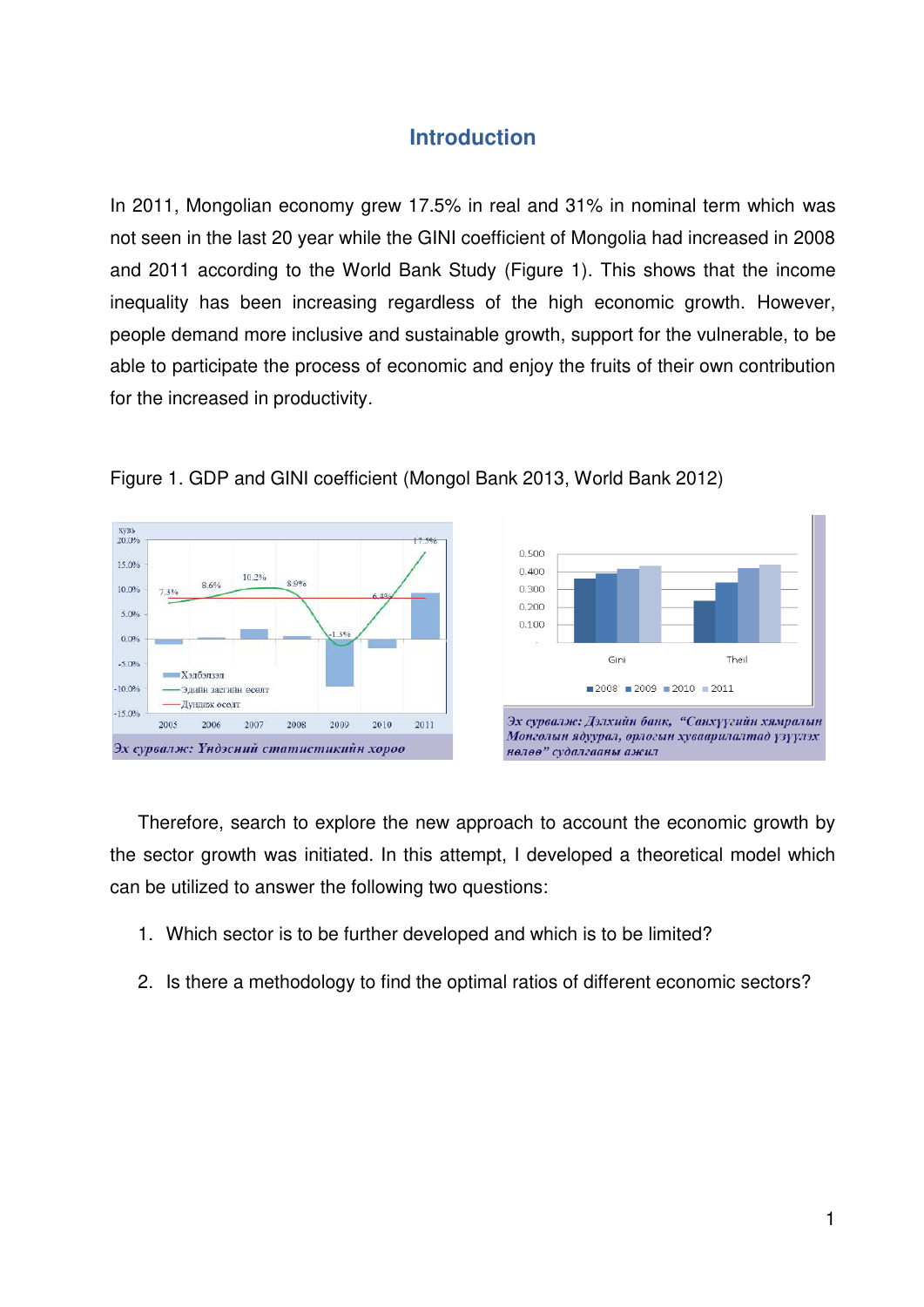### **Methodology**

#### <span id="page-4-1"></span><span id="page-4-0"></span>**1. Ratios of sector outputs in the total economic output, which is important?**

In this model we assume Cobb-Douglas production function:

$$
X = AK^{\phi}L^{\phi} \tag{1.1}
$$

 $K, L$  - capital and labour consumed in the production process,  $A$ -innovation. Equation (1.1) is the production function.

For the sector*i*

$$
X_i = A_i K_i^{\phi_i} L_i^{\phi_i} \tag{1.2}
$$

 $K_i, L_i$  – capital and labour consumed in the sector *i*,  $A_i$  – innovation of the sector *i*. If we divide the both sides of the equation by the total output, we will find the ration of sector output as following.

$$
\frac{X_i}{X} = \frac{A_i K_i^{\phi_i} L_i^{\phi_i}}{A K^{\phi} L^{\phi}} = \frac{A_i}{A} \cdot \left(\frac{K_i^{\gamma_{\phi}}}{K^{\gamma_{\phi}}} \right)^{\phi_i \cdot \phi} \cdot \left(\frac{L_i^{\gamma_{\phi}}}{L^{\gamma_{\phi_i}}}\right)^{\phi_i \cdot \phi}
$$
(1.3)

If we make the following notations

$$
\frac{K_i^{\frac{1}{\varphi}}}{K^{\frac{1}{\varphi}}} = k_i ; \quad \phi_i \cdot \phi = \gamma_i ; \qquad \frac{X_i}{X} = x_i
$$

$$
\frac{L_i^{\frac{1}{\varphi}}}{L^{\frac{1}{\varphi}}} = l_i ; \quad \varphi_i \cdot \phi = \eta_i ; \qquad \frac{A_i}{A} = a_i
$$

and substitute these in the equation (1.3) we will find the ration of sector output as following

$$
x_i = a_i \cdot k_i^{\gamma_i} \cdot l_i^{\eta_i} \tag{1.4}
$$

Equation (4) shows the ratio of sector *i*'s output in the total economic output.  $k_i, l_i, a_i$ are ratios of sector *i* 's capital, labor and innovation in total capital, labor and innovation of the economy. Thus following will be true: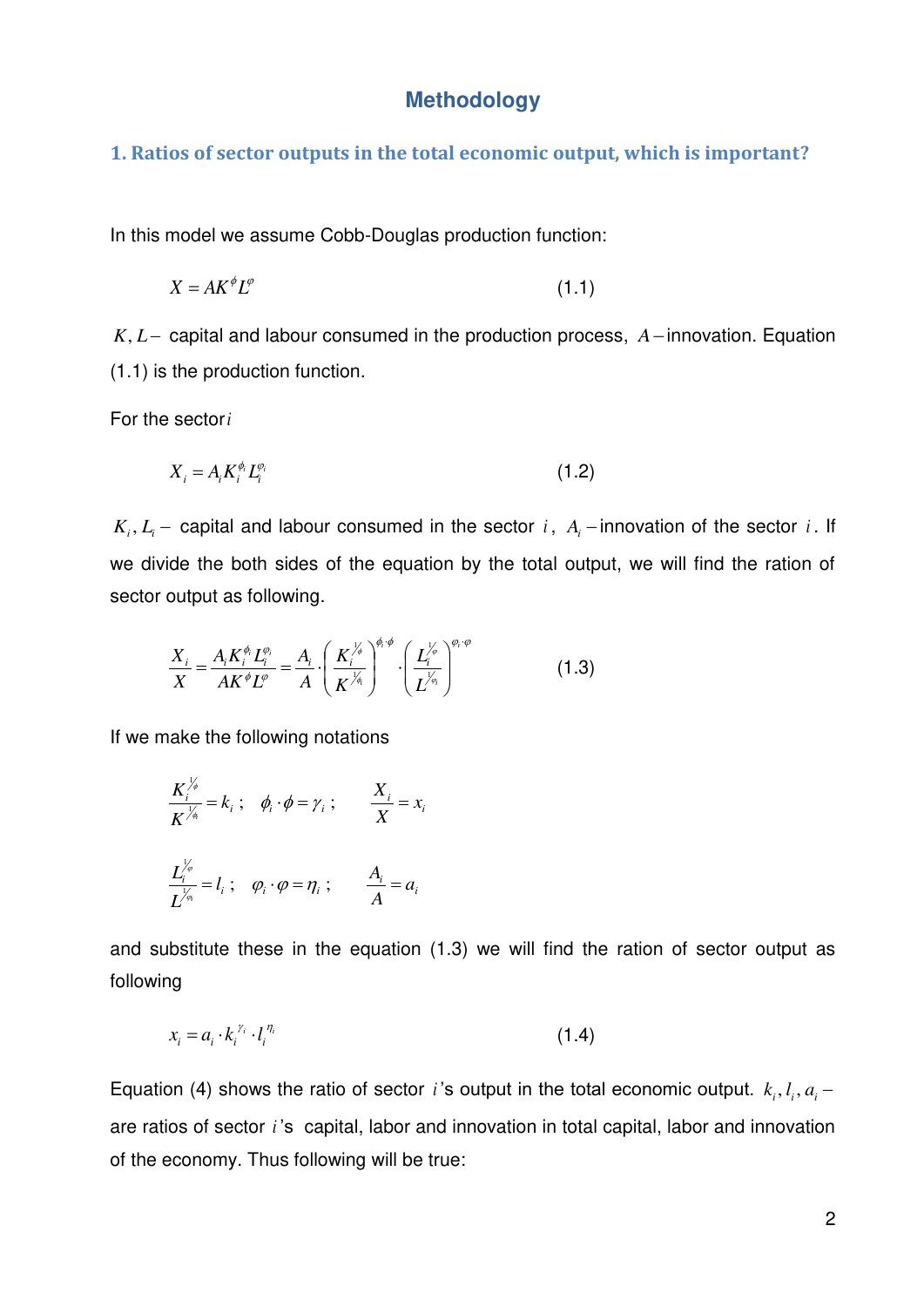$$
0 < x_i < 1
$$
\n
$$
0 < k_i < 1
$$
\n
$$
0 < l_i < 1
$$
\n
$$
(1.5)
$$

If we assume *n* sectors in the economy, there will be n equations such as (1.4) with following condition.

$$
x_1 + x_2 + \ldots + x_n = 1 \tag{1.6}
$$

If we take the product of all n equations like (1.4), the following function, the measure of an economic output which takes into account the share of sector outputs in the total economic output, will be created.

$$
S = x_1 \cdot x_2 \cdot \ldots \cdot x_n \tag{1.7}
$$

But sectoral impacts on the total output differ according to the level of innovations. Equation (1.7) has following deficiencies even though this can show whether the all sector shares in the economy output:

- 1. If the share of one sector in the economy reduces the measure of an economic output will reduce. However, it does not take into account the heterogeneous effects of heterogeneous sectors' output on the economic output.
- 2. Heterogeneous sectors' output shares in the total economic output will not have different effects on the measure of an economic output which takes into account the share of sector outputs in the total economic output.
- 3. In order to maximize the measure of an economic output which takes into account the share of sector outputs in the total economic output should be the same. This condition does not allow the country to use its comparative advantage.

Thus the elasticity of the economic output with respect to the shares of sectors outputs in the total economic output are included in the equation (1.7).

$$
U = x_1^{\alpha_1} \cdot x_2^{\alpha_2} \cdot \ldots \cdot x_n^{\alpha_n} \tag{1.8}
$$

Subject to

 $x_1 + x_2 + ... + x_n = 1$  (1.9)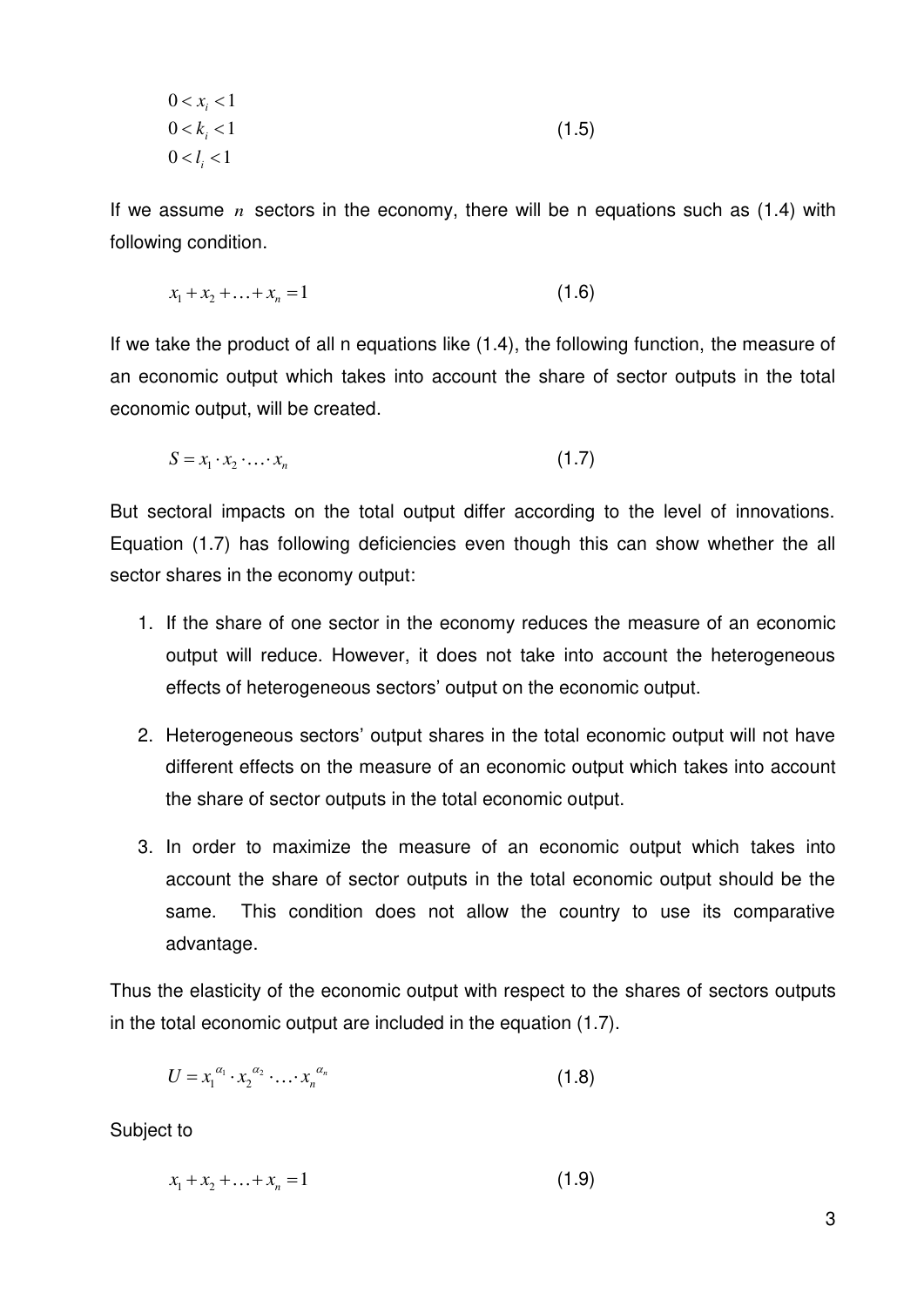$$
0 < x_i < 1, \quad i = \overline{1, n} \tag{1.10}
$$

*U* Measure of an economic output which takes into account the sectors' outputs shares in the total economic output.

 $n-$  total number of sectors,  $\alpha_i$  – elasticity of economic output with respect to the sector *i*'s output shares in the total economic output.

The objective of the above problem is to explore the optimal level of sector participation in the economy that maximize the total economic output for the given level of the elasticity of the economic output with respect to the sector output share in the total economic output .

#### <span id="page-6-0"></span>**2. Optimal level of sector participation**

Objective function:

$$
U = y_1^{\alpha_1} \cdot y_2^{\alpha_2} \cdot \ldots \cdot y_n^{\alpha_n} \Rightarrow \max
$$
 (2.1)

Subject to:

$$
0 < y_i < 1 \quad i = 1, n \tag{2.2}
$$

$$
y_1 + y_2 + \ldots + y_n = 1 \tag{2.3}
$$

In order to maximize the (2.1) subject to (2.2) and (2.3), we have write the Lagrangian function as follows:

$$
L(y_i, \lambda_i, \gamma_i, \eta) = \prod_{i=1}^n y_i^{\alpha_i} + \sum_{i=1}^n \lambda_i y_i + \sum_{i=1}^n \gamma_i (1 - y_i) + \eta (1 - \sum_{i=1}^n y_i)
$$
\n
$$
i = \overline{1, n}
$$
\n(2.4)

The FOC given by the Kuhn-Tucker conditions which is used to find the saddle points is: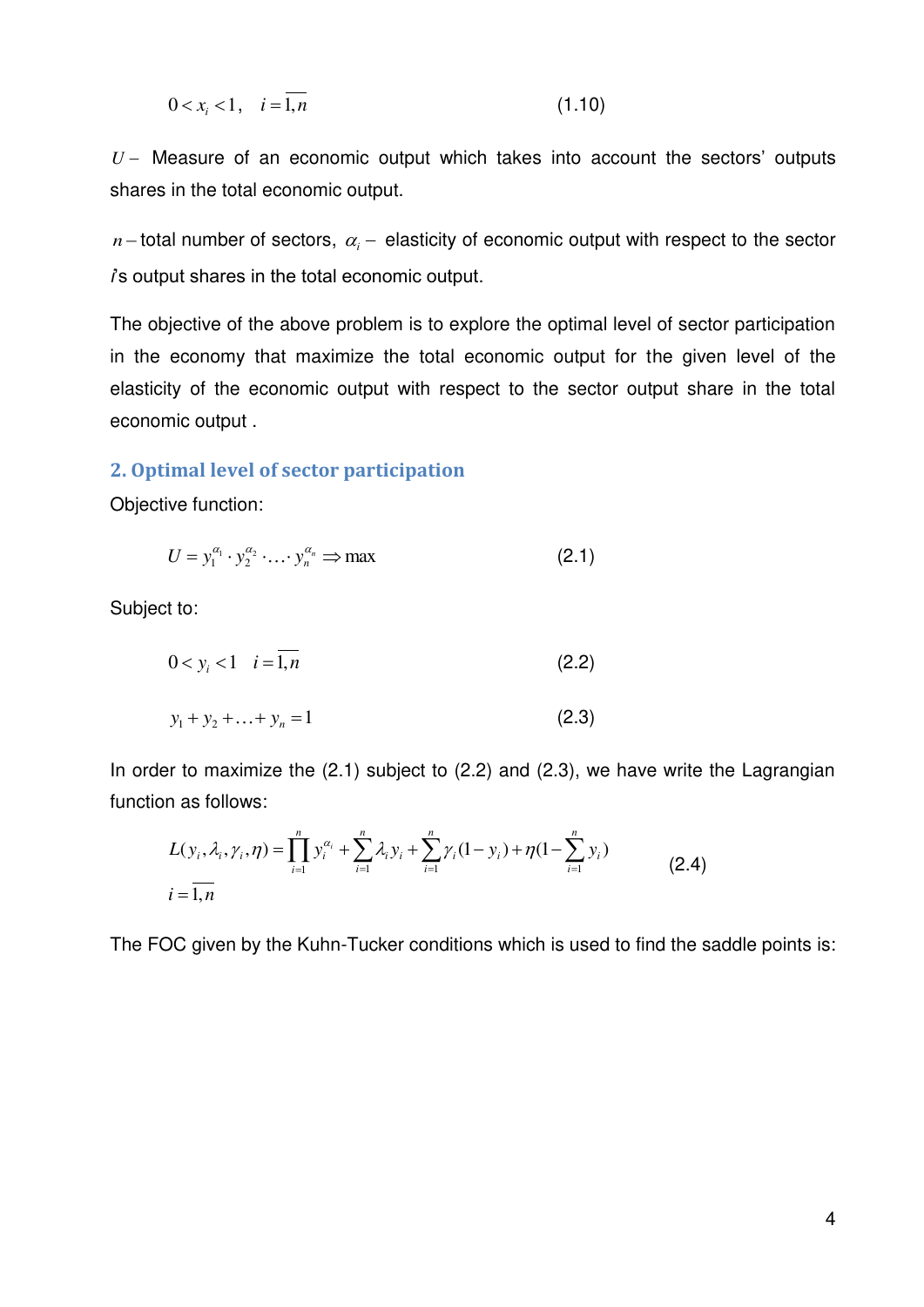$$
\begin{cases}\n\frac{\partial L}{\partial y_i} = \alpha_i \cdot \prod_{\substack{j=1, \\ i \neq j}}^n y_j^{\alpha_j} \cdot y_i^{\alpha_i - 1} + \lambda_i - \gamma_i - \eta \le 0, & y_i \frac{\partial L}{\partial y_i} = 0 \\
\frac{\partial L}{\partial \lambda_i} = y_i \ge 0, & \lambda_i \frac{\partial L}{\partial \lambda_i} = 0 \\
\frac{\partial L}{\partial \gamma_i} = \gamma_i (1 - y_i) \ge 0, & \gamma_i \frac{\partial L}{\partial \gamma_i} = 0 \\
\frac{\partial L}{\partial \eta} = \left(1 - (\sum_{i=1}^n y_i)\right) \ge 0, & \eta \frac{\partial L}{\partial \eta} = 0\n\end{cases}
$$
\n(2.5)

Solution from (2.5) should be the saddle points for (2.1).

Since  $0 < y_i < 1$   $i = \overline{1, n}$ , following coefficients will be  $\lambda_i = \gamma_i = 0$ ,  $i = \overline{1, n}$ .

For  $\eta$ , we two possible cases:

If  $\eta = 0$  following should be true

$$
\left(1 - \left(\sum_{i=1}^{n} y_i\right)\right) \neq 0
$$

This conflicts with the condition (2.3) of the problem.

If  $\eta \neq 0$  following should be true

$$
\left(1 - \left(\sum_{i=1}^{n} y_i\right)\right) = 0
$$

This does not conflict with the condition (2.3) of the problem. Thus we have to solve the following system of  $n+1$  equations with  $n+1$  unknowns.

$$
\begin{cases}\n\frac{\partial L}{\partial y_i} = \frac{\alpha_i}{y_i} \cdot \left(\prod_{i=1}^n y_i^{\alpha_i}\right) - \eta \\
\frac{\partial L}{\partial \eta} = 1 - \left(\sum_{i=1}^n y_i\right)\n\end{cases}
$$
,  $i = \overline{1, n}$  (2.6a)

(2.6a) can be written in a following form:

$$
\begin{cases}\ny_i \frac{\partial L}{\partial y_i} = \left(\alpha_i \cdot \prod_{i=1}^n y_i^{\alpha_i} - \eta \cdot y_i\right) = 0, \\
\eta \frac{\partial L}{\partial \eta} = \eta \left(1 - \left(\sum_{i=1}^n y_i\right)\right) = 0,\n\end{cases}\n\quad i = \overline{1, n} \n\tag{2.6b}
$$

5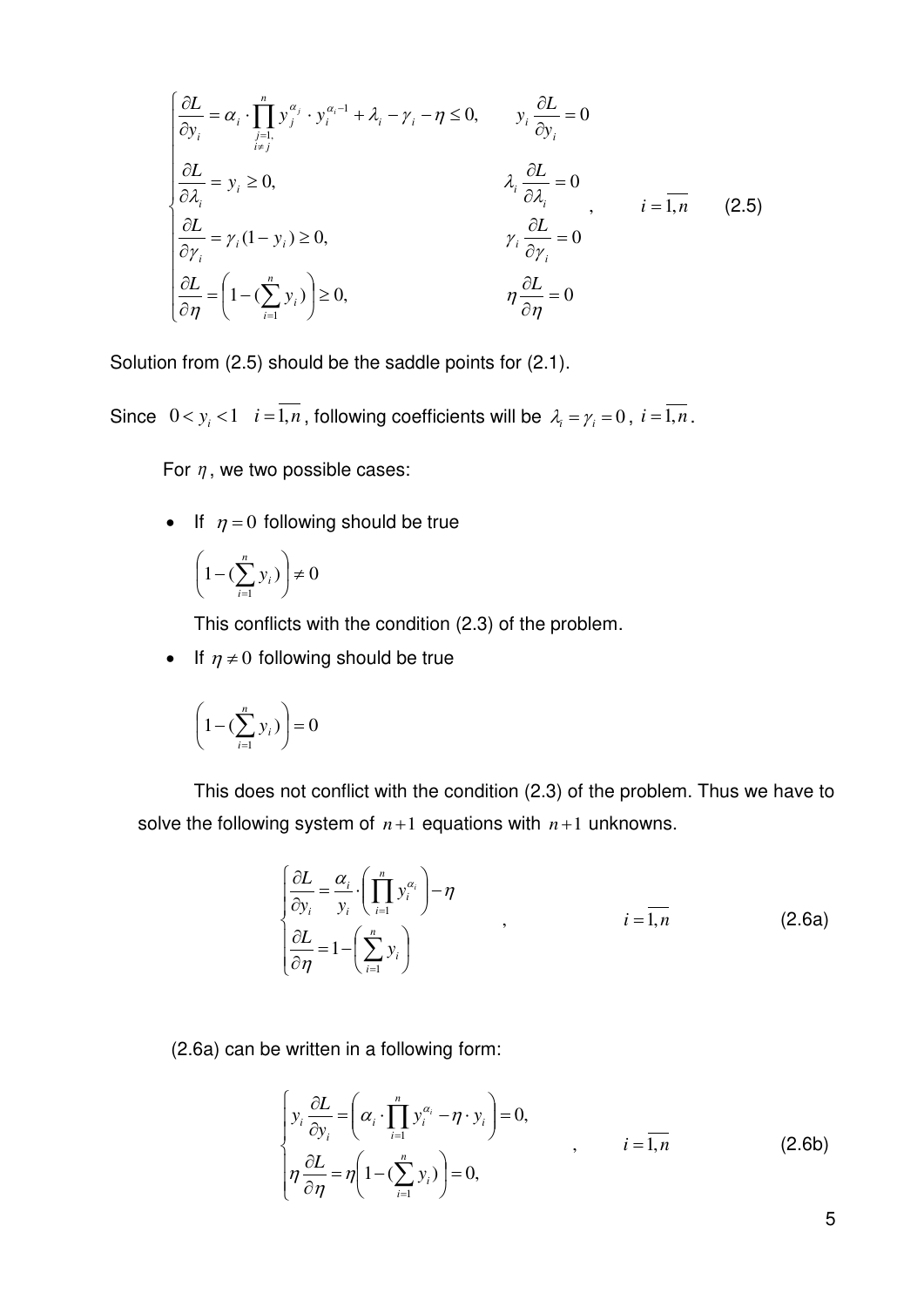If we add the first n equations of (2.6b) we reach the following equation:

$$
\left(\sum_{i=1}^{n} \alpha_i\right) \cdot \left(\prod_{i=1}^{n} y_i^{\alpha_i}\right) - \eta \cdot \left(\sum_{i=1}^{n} y_i\right) = 0, \qquad i = \overline{1, n} \qquad (2.6c)
$$

using  $|\sum y_i|=1$ 1  $\vert$  =  $\bigg)$  $\left(\sum_{i=1}^{n} y_i\right)$  $\setminus$  $\Bigg(\sum_{i=1}^n$ *n i*  $y_i$  |=1 condition, the critical value of  $\eta$  will be found as:

$$
\eta^* = \left(\sum_{i=1}^n \alpha_i\right) \cdot \left(\prod_{i=1}^n y_i^{\alpha_i}\right), \qquad i = \overline{1, n} \qquad (2.6d)
$$

From the first *n* equations of (2.6b), the share of sector output in the total economic output  $y_i$ -will be found as  $(2.6e)$ .

$$
y_i = \frac{\alpha_i \cdot \left(\prod_{i=1}^n y_i^{\alpha_i}\right)}{\eta},
$$
 (2.6e)

Substituting (2.6e) into (2.6d) will find the critical value of the share of sector output in the total economic output  $y_i^*$ -as in (2.7) :

$$
y_i^* = \frac{\alpha_i \cdot \left(\prod_{i=1}^n y_i^{\alpha_i}\right)}{\left(\sum_{i=1}^n \alpha_i\right) \cdot \left(\prod_{i=1}^n y_i^{\alpha_i}\right)} = \frac{\alpha_i}{\left(\sum_{i=1}^n \alpha_i\right)}, \qquad i = \overline{1, n} \qquad (2.7)
$$

In order to test whether this critical value maximizes the objective function (2.1), second order condition has to be checked. According to the Sylvester's criterion, if the principal minors of the Lagrangian function are alternating between negative and positive the matrix is negative-definite, and the function has a *maximum* in the point (ChOU, 2006).

$$
|H_2(y_i^*)| < 0, \quad |H_3(y_i^*)| > 0, \quad |H_4(y_i^*)| < 0 \quad \dots
$$

Prior to testing the SOC, we need to pay attention to the following condition which shows that the elasticity is positive:

$$
0 < y_i < 1 \quad \Rightarrow \quad 0 < \frac{\alpha_i}{\sum\limits_{i=1}^n \alpha_i} < 1 \quad \Rightarrow \quad 0 < \alpha_i < \sum\limits_{i=1}^n \alpha_i \tag{2.8}
$$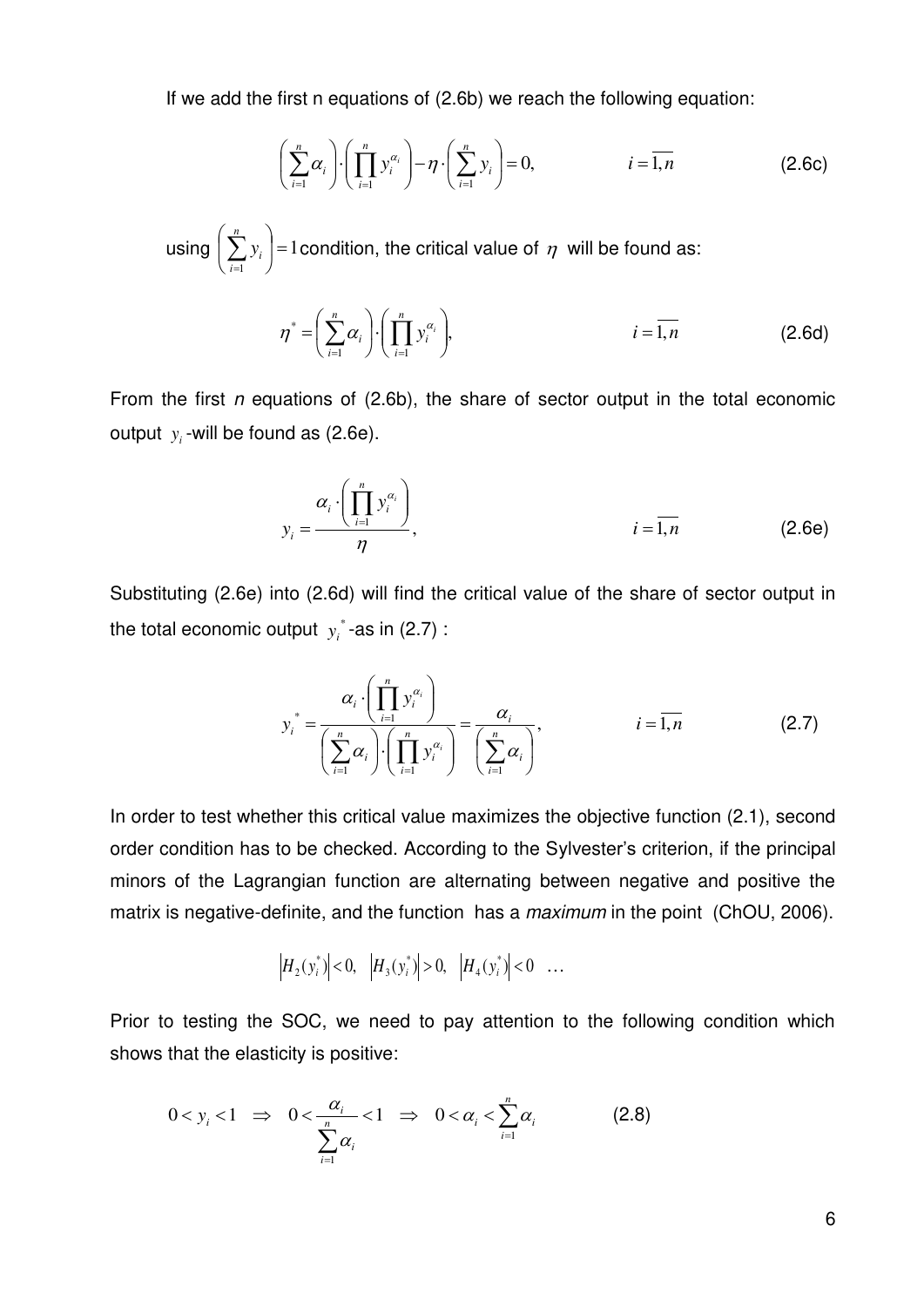Then the SOC will be as follows:

$$
|H_{n+1}| = \begin{vmatrix} \frac{\partial L}{\partial \eta \partial \eta} & \frac{\partial L}{\partial y_1 \partial \eta} & \frac{\partial L}{\partial y_2 \partial \eta} & \frac{\partial L}{\partial y_3 \partial \eta} & \cdots & \frac{\partial L}{\partial y_n \partial \eta} \\ \frac{\partial L}{\partial y_1 \partial \eta} & \frac{\partial L}{\partial y_1 \partial y_1} & \frac{\partial L}{\partial y_1 \partial y_2} & \frac{\partial L}{\partial y_1 \partial y_3} & \cdots & \frac{\partial L}{\partial y_1 \partial y_n} \\ \frac{\partial L}{\partial y_2 \partial \eta} & \frac{\partial L}{\partial y_2 \partial y_1} & \frac{\partial L}{\partial y_2 \partial y_2} & \frac{\partial L}{\partial y_2 \partial y_3} & \cdots & \frac{\partial L}{\partial y_2 \partial y_n} \\ \frac{\partial L}{\partial y_3 \partial \eta} & \frac{\partial L}{\partial y_3 \partial y_1} & \frac{\partial L}{\partial y_3 \partial y_2} & \frac{\partial L}{\partial y_3 \partial y_3} & \cdots & \frac{\partial L}{\partial y_3 \partial y_n} \\ \vdots & \vdots & \vdots & \ddots & \vdots \\ \frac{\partial L}{\partial y_n \partial \eta} & \frac{\partial L}{\partial y_n \partial y_1} & \frac{\partial L}{\partial y_n \partial y_2} & \frac{\partial L}{\partial y_n \partial y_3} & \cdots & \frac{\partial L}{\partial y_n \partial y_n} \end{vmatrix}
$$
(2.9a)

$$
|H_{n+1}| = \begin{vmatrix}\n0 & -1 & -1 & -1 \\
-1 & \frac{\alpha_1(\alpha_1 - 1)}{y_1 \cdot y_1} \cdot \left(\prod_{i=1}^n y_i^{\alpha_i}\right) & \frac{\alpha_1 \alpha_2}{y_1 \cdot y_2} \cdot \left(\prod_{i=1}^n y_i^{\alpha_i}\right) & \frac{\alpha_1 \alpha_3}{y_1 \cdot y_3} \cdot \left(\prod_{i=1}^n y_i^{\alpha_i}\right) & \cdots & \frac{\alpha_1 \alpha_n}{y_1 \cdot y_n} \cdot \left(\prod_{i=1}^n y_i^{\alpha_i}\right) \\
-1 & \frac{\alpha_2 \alpha_1}{y_2 \cdot y_1} \cdot \left(\prod_{i=1}^n y_i^{\alpha_i}\right) & \frac{\alpha_2(\alpha_2 - 1)}{y_2 \cdot y_1} \cdot \left(\prod_{i=1}^n y_i^{\alpha_i}\right) & \frac{\alpha_2 \alpha_3}{y_2 \cdot y_3} \cdot \left(\prod_{i=1}^n y_i^{\alpha_i}\right) & \cdots & \frac{\alpha_2 \alpha_n}{y_2 \cdot y_n} \cdot \left(\prod_{i=1}^n y_i^{\alpha_i}\right) \\
-1 & \frac{\alpha_3 \alpha_1}{y_3 \cdot y_1} \cdot \left(\prod_{i=1}^n y_i^{\alpha_i}\right) & \frac{\alpha_3 \alpha_2}{y_3 \cdot y_2} \cdot \left(\prod_{i=1}^n y_i^{\alpha_i}\right) & \frac{\alpha_3(\alpha_3 - 1)}{y_3 \cdot y_3} \cdot \left(\prod_{i=1}^n y_i^{\alpha_i}\right) & \cdots & \frac{\alpha_3 \alpha_n}{y_3 \cdot y_n} \cdot \left(\prod_{i=1}^n y_i^{\alpha_i}\right) \\
-1 & \frac{\alpha_n \alpha_1}{y_n \cdot y_1} \cdot \left(\prod_{i=1}^n y_i^{\alpha_i}\right) & \frac{\alpha_n \alpha_2}{y_n \cdot y_2} \cdot \left(\prod_{i=1}^n y_i^{\alpha_i}\right) & \frac{\alpha_n \alpha_3}{y_n \cdot y_3} \cdot \left(\prod_{i=1}^n y_i^{\alpha_i}\right) & \cdots & \frac{\alpha_n(\alpha_n - 1)}{y_n \cdot y_n} \cdot \left(\prod_{i=1}^n y_i^{\alpha_i}\right)\n\end{vmatrix}
$$
\n(2.9b)

If we substitute the critical values found by (2.7) into the (2.9b) following matrix (2.10a) will be found. Here  $\left| U^* \right| = \bigsqcup \left( y_i^* \right)^{\alpha_i} \big|$ J  $\mathcal{L}$  $\overline{\phantom{a}}$  $\setminus$  $=\left(\prod_{i=1}^n\right]$ *i*  $U^* = \prod_{i} (y_i^*)^{\alpha_i}$ 1 \* =  $\prod (y_i^*)^{\alpha_i}$ .

$$
|H_{n+1}(y_i^*)| = \begin{vmatrix} 0 & -1 & -1 & -1 & \cdots & -1 \\ -1 & \frac{(\alpha_1 - 1)}{\alpha_1} \left( \sum_{i=1}^n \alpha_i \right)^2 \cdot U^* & \left( \sum_{i=1}^n \alpha_i \right)^2 \cdot U^* & \left( \sum_{i=1}^n \alpha_i \right)^2 \cdot U^* & \cdots & \left( \sum_{i=1}^n \alpha_i \right)^2 \cdot U^* \\ -1 & \left( \sum_{i=1}^n \alpha_i \right)^2 \cdot U^* & \frac{(\alpha_2 - 1)}{\alpha_2} \left( \sum_{i=1}^n \alpha_i \right)^2 \cdot U^* & \left( \sum_{i=1}^n \alpha_i \right)^2 \cdot U^* & \cdots & \left( \sum_{i=1}^n \alpha_i \right)^2 \cdot U^* \\ \vdots & \vdots & \vdots & \vdots & \ddots & \vdots \\ -1 & \left( \sum_{i=1}^n \alpha_i \right)^2 \cdot U^* & \left( \sum_{i=1}^n \alpha_i \right)^2 \cdot U^* & \frac{(\alpha_3 - 1)}{\alpha_3} \left( \sum_{i=1}^n \alpha_i \right)^2 \cdot U^* & \cdots & \left( \sum_{i=1}^n \alpha_i \right)^2 \cdot U^* \\ \vdots & \vdots & \vdots & \ddots & \vdots \\ -1 & \left( \sum_{i=1}^n \alpha_i \right)^2 \cdot U^* & \left( \sum_{i=1}^n \alpha_i \right)^2 \cdot U^* & \left( \sum_{i=1}^n \alpha_i \right)^2 \cdot U^* & \cdots & \frac{(\alpha_n - 1)}{\alpha_n} \left( \sum_{i=1}^n \alpha_i \right)^2 \cdot U^* \end{vmatrix}
$$
 (2.10a)

Since,  $y_i^* > 0 \Rightarrow U^* > 0$ .

If note 
$$
S^* = \left(\sum_{i=1}^n \alpha_i\right)^2 \cdot U^*
$$
, (2.10a) will be in following form.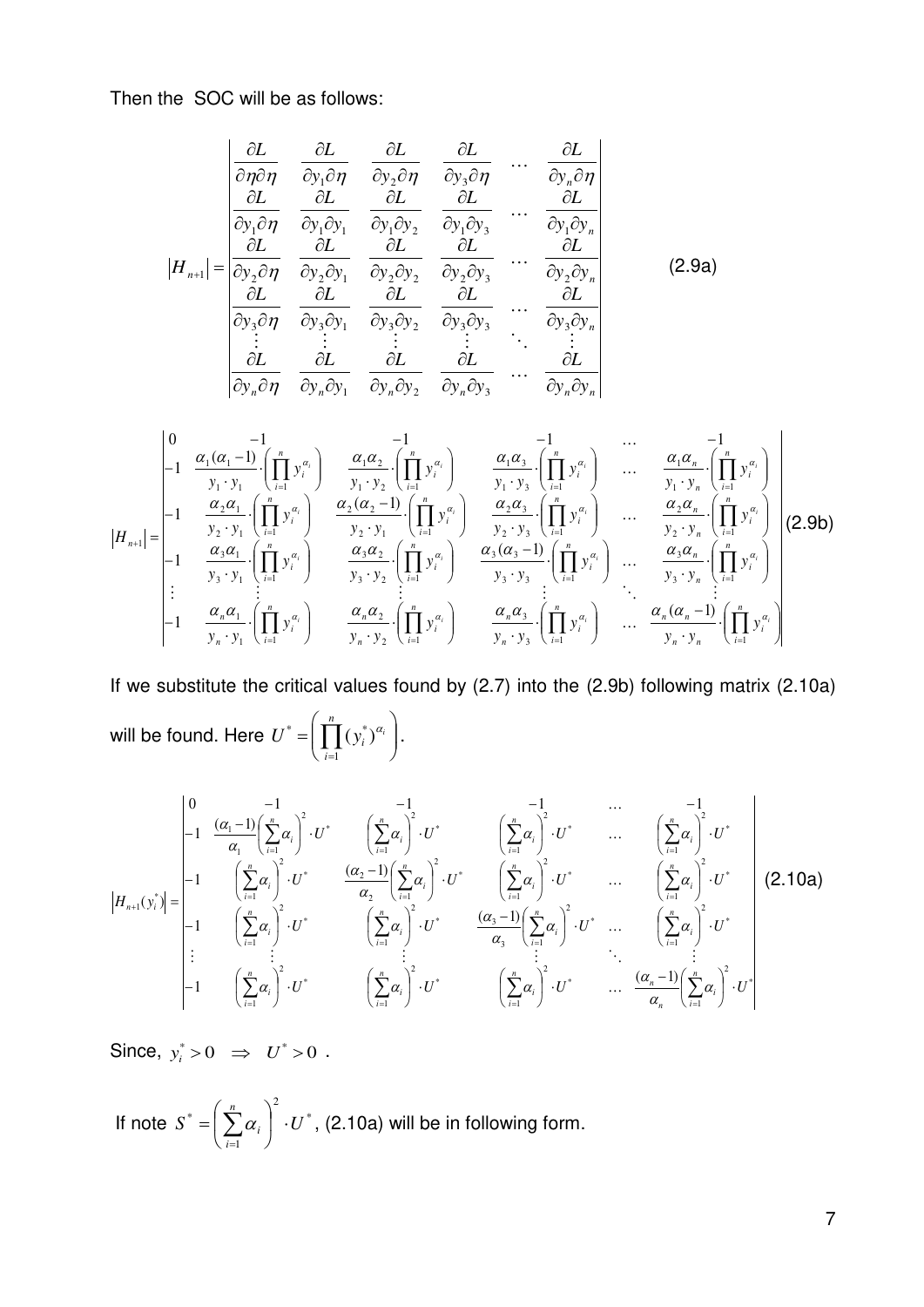$$
|H_{n+1}(y_i^*)| = \begin{vmatrix} 0 & -1 & -1 & -1 & \dots & -1 \\ -1 & \frac{(\alpha_1 - 1)}{\alpha_1} S^* & S^* & S^* & \dots & S^* \\ -1 & S^* & \frac{(\alpha_2 - 1)}{\alpha_2} S^* & S^* & \dots & S^* \\ -1 & S^* & S^* & \frac{(\alpha_3 - 1)}{\alpha_3} S^* & \dots & S^* \\ \vdots & \vdots & \vdots & \ddots & \vdots \\ -1 & S^* & S^* & S^* & \dots & \frac{(\alpha_n - 1)}{\alpha_n} S^* \end{vmatrix}
$$
(2.10b)

Since  $U^* > 0 \Rightarrow S^* > 0$ .

Multiplying the first row of (2.10b) by  $S^*$  and adding on the remaining  $n$  rows, following will be found.

$$
\left| H_{n+1}(y_i^*) \right| = \begin{vmatrix} 0 & -1 & -1 & -1 & \dots & -1 \\ -1 & \frac{-1}{\alpha_1} S^* & 0 & 0 & \dots & 0 \\ -1 & 0 & \frac{-1}{\alpha_2} S^* & 0 & \dots & 0 \\ -1 & 0 & 0 & \frac{-1}{\alpha_3} S^* & \dots & 0 \\ \vdots & \vdots & \vdots & \vdots & \ddots & \vdots \\ -1 & 0 & 0 & 0 & \dots & \frac{-1}{\alpha_n} S^* \end{vmatrix}
$$
(2.11)

The principal minors of (2.12) will be found as following:

$$
\begin{aligned}\n\left|H_{2}(y_{i}^{*})\right| &= \left|\begin{matrix} 0 & -1 \\ -1 & \frac{-1}{\alpha_{1}} S^{*} \end{matrix}\right| < 0 \\
\left|H_{3}(y_{i}^{*})\right| &= \left|\begin{matrix} 0 & -1 & -1 \\ -1 & \frac{-1}{\alpha_{1}} S^{*} & 0 \\ -1 & 0 & \frac{-1}{\alpha_{2}} S^{*} \end{matrix}\right| &= (-1)^{2+1}(-1)\left|\begin{matrix} -1 & -1 \\ 0 & \frac{-1}{\alpha_{2}} S^{*} \end{matrix}\right| + (-1)^{2+2}(\frac{-1}{\alpha_{1}}S^{*})\right|\begin{matrix} 0 & -1 \\ -1 & \frac{-1}{\alpha_{2}} S^{*} \end{matrix}\right| \\
&= (-1)^{3+1}\left[(-1)(\frac{-1}{\alpha_{2}}S^{*}) + (\frac{-1}{\alpha_{1}}S^{*})(-1)\right] = (-1)^{3+1}\left[\frac{\alpha_{1} + \alpha_{2}}{\alpha_{1} \alpha_{2}}\right]S^{*} > 0\n\end{aligned}
$$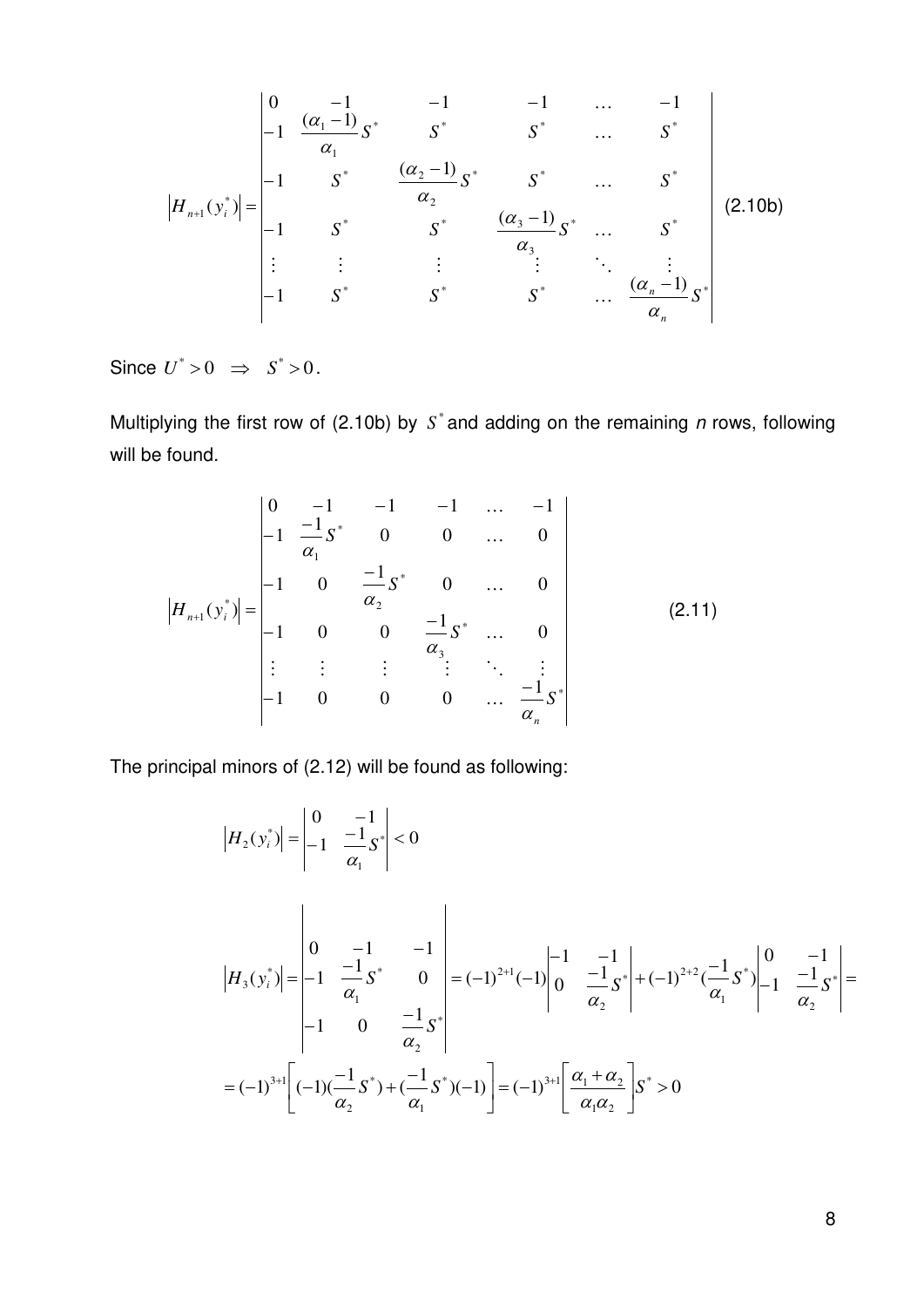$$
\begin{vmatrix} 0 & -1 & -1 & -1 \\ -1 & \frac{-1}{\alpha_1} S^* & 0 & 0 \\ -1 & 0 & \frac{-1}{\alpha_2} S^* & 0 \\ -1 & 0 & 0 & \frac{-1}{\alpha_3} S^* \end{vmatrix} = (-1)^{2+1}(-1) \begin{vmatrix} -1 & -1 & -1 \\ 0 & \frac{-1}{\alpha_2} S^* & 0 \\ 0 & 0 & \frac{-1}{\alpha_3} S^* \end{vmatrix} + (-1)^{2+2} \left(\frac{-1}{\alpha_1} S^* \right) - 1 \left(\frac{-1}{\alpha_2} S^* \right) = (-1)^{4+1} \left[\frac{1}{\alpha_2} S^* \frac{1}{\alpha_3} S^* + \frac{1}{\alpha_1} S^* \left[ \frac{\alpha_2 + \alpha_3}{\alpha_2 \alpha_3} \right] S^* \right] = (-1)^{4+1} (S^*)^2 \left[\frac{\alpha_1 + \alpha_2 + \alpha_3}{\alpha_1 \alpha_2 \alpha_3} \right] < 0
$$

 $k$ <sup>th</sup> principal minor of (2.11) will be as following:

$$
\left| H_k(y_i^*) \right| = (-1)^{k+1} (S^*)^{k-2} \left[ \frac{\sum_{i=1}^{k-1} \alpha_i}{\prod_{i=1}^{k-1} \alpha_i} \right], \qquad k = \overline{2, n+1} \tag{2.12}
$$

(2.12) shows that the principal minors are altering in sign since  $S^* > 0$  and  $\alpha_i > 0$ . Therefore,  $y^*$  will be giving the maximum point of  $(2.1)$ .

#### <span id="page-11-0"></span>**3. Calibration of the model**

If we consider the economy with two sectors, elasticity of the total economic output with respect to the share of sector output (sectoral participation), following scenarios can to be tested:

- 1.  $\alpha_1 > 0$ ,  $\alpha_2 > 0$
- 2.  $\alpha_1 < 0, \alpha_2 > 0$
- 3.  $\alpha_1 > 0$ ,  $\alpha_2 < 0$
- 4.  $\alpha_1 < 0$ ,  $\alpha_2 < 0$

Equation (2.1) will have to following form

$$
U(x, y) = Ax^{\alpha_1} y^{\alpha_2} \tag{3.1}
$$

Subject to: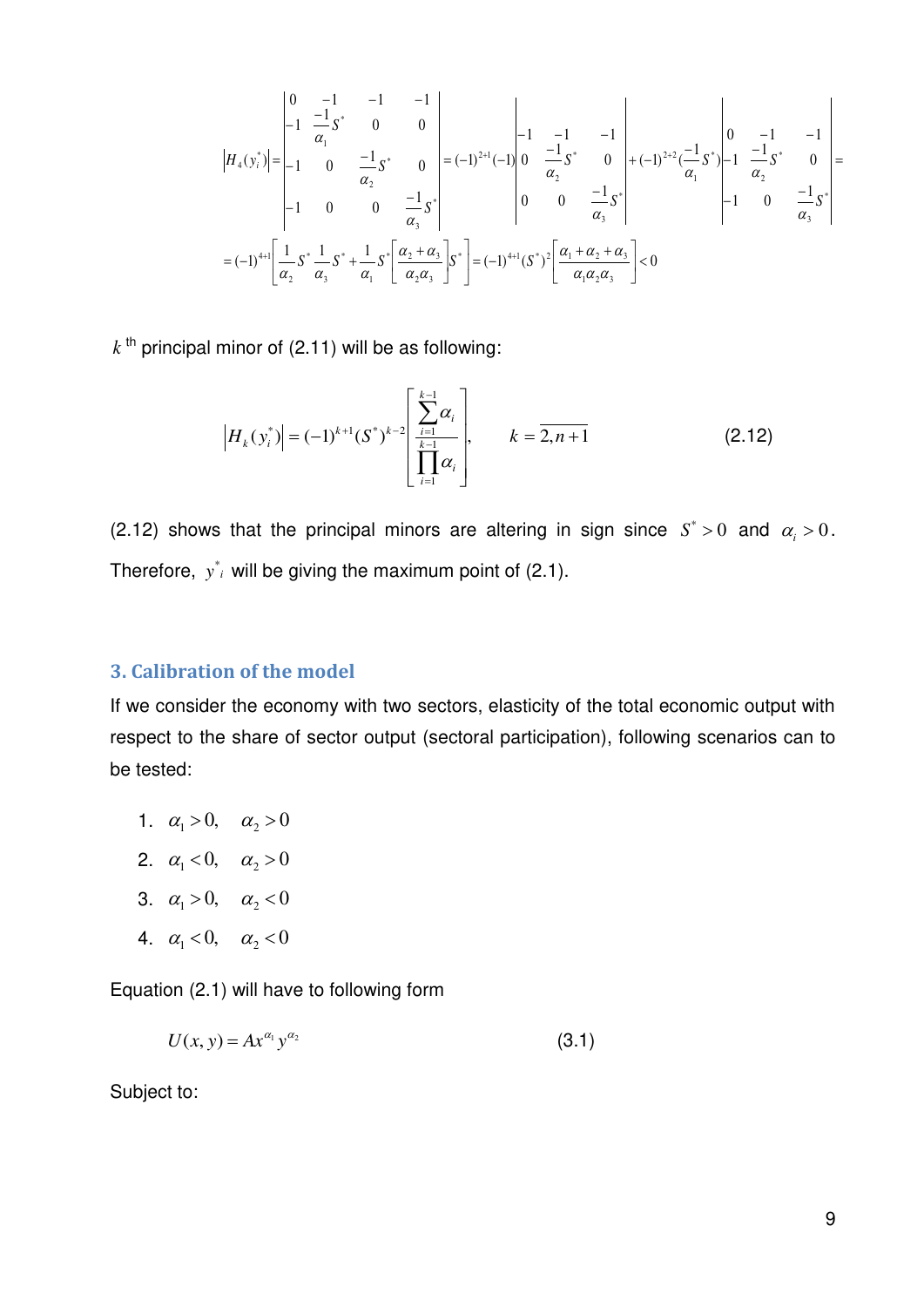$$
0 < x < 1 \n0 < y < 1 \nx + y = 1
$$
\n
$$
(3.2)
$$

Scenario 1:

Figure 3.1a shows that when  $\alpha_1 = 1.5 > 0$ ,  $\alpha_2 = 1.2 > 0$ ,  $A = 1$ , (3.1) subject to (3.2) gives the following optimal level of sector participations:

 $x^* = 0.55782759$ ,  $y^* = 0.44217241$ 

At this level of sector participation,  $U^*(x^*, y^*) = 0.15648040$ 

Scenario 2:

Figure 3.1b shows that when  $\alpha_1 = -1.8 < 0$ ,  $\alpha_2 = 1.4 > 0$ ,  $A = 1$  (3.1) subject to (3.2) gives the following optimal level of sector participations:  $x^* = 0.00010000$ ,  $y^* = 0.99990000$ 

At this level of sector participation,  $U^*(x^*, y^*) = 15846713.11851960$ 

Scenario 3:

Figure 3.1c shows that when  $\alpha_1 = 0.5 > 0$ ,  $\alpha_2 = -0.9 < 0$ ,  $A = 1$ ,(3.1) subject to (3.2) gives the following optimal level of sector participations:  $x^* = 0.99999000,$  $y^* = 0.00001000$ 

At this level of sector participation,  $U^*(x^*, y^*) = 31622.61848722$ 

Scenario 4:

Figure 3.1d shows that when ,(3.1) subject to (3.2) gives the following optimal level of sector participations:  $x^* = 0.99999000$ ,  $y^* = 0.00001000$ 

At this level of sector participation  $U^*(x^*, y^*) = 3162325094.88685000$ 

From Figure 3.1 we can see that when the elasticity of the total economic output with respect to the share of sector output is positive for both sector, the sector with the most impact is participating more than the other sector. Furthermore, the elasticity of the total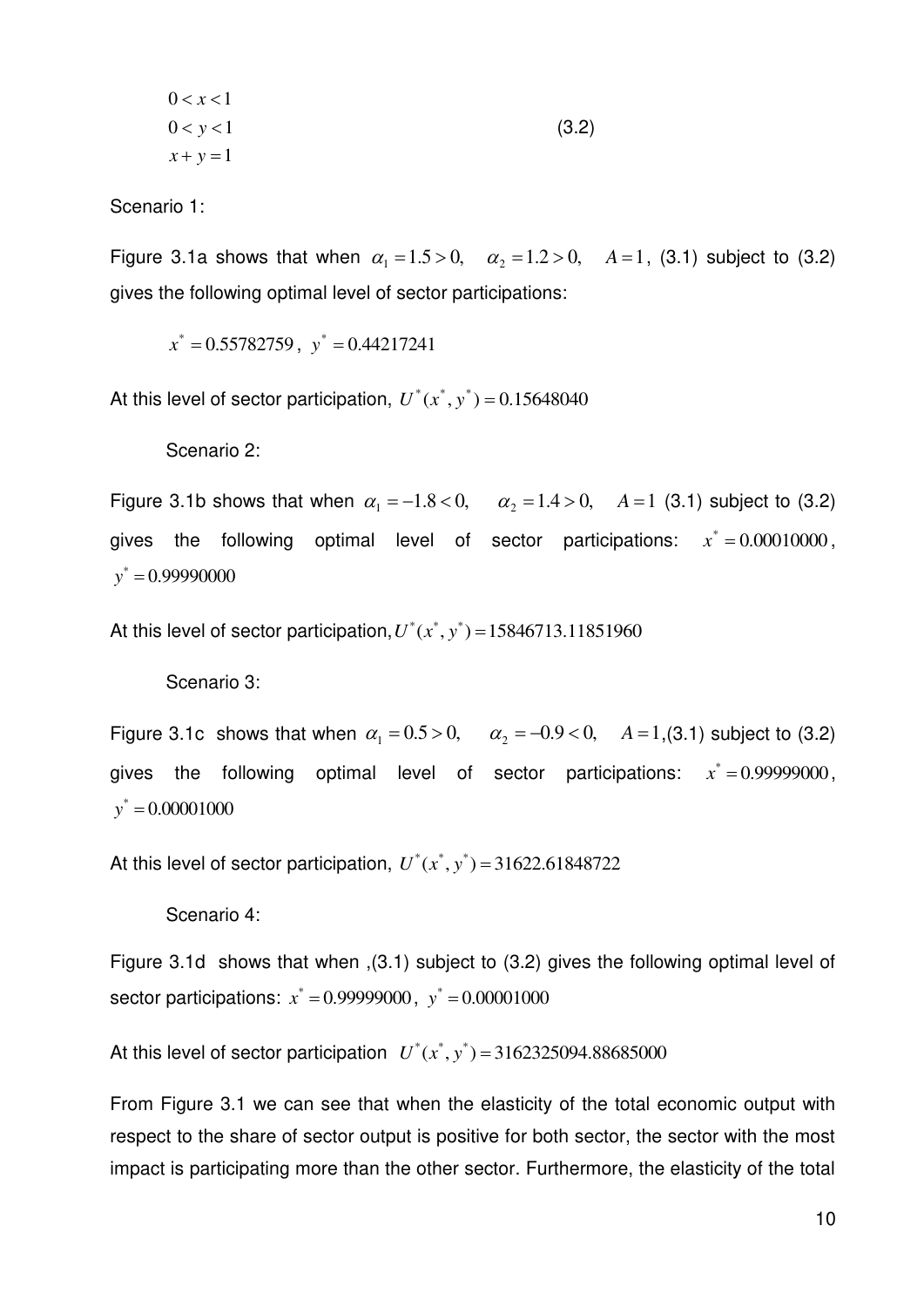economic output with respect to the share of sector output is negative, that sector is completely shut down since it is damaging the economy. When all the sectors are damaging the sector, the sector with the least damage is in operation.

Figure 3.1. Effect of varying levels of elasticity of total economic output respect to the sector output level

a. Level curves:  $alpha := 1.5$   $A := 1$   $alpha 2 := 1.2$ 0 0.5 1 0 0.1 0.2 U xind  $0.5$  1  $\boldsymbol{0}$ 0.1 0.2 U yind b. Level curves:  $alpha1 = -1.8$   $A := 1$   $alpha2 = 1.4$  $\overline{0}$  0.5 0  $1 \cdot 10^7$  $2 \cdot 10^7$ U xind 0 0.5 1  $\boldsymbol{0}$  $1 \cdot 10^7$  $2 \cdot 10^7$ U yind c. Level curves:  $alpha = 0.5$   $A := 1$   $alpha = -0.9$ 0 1 0  $2 \cdot 10^4$  ${\bf U}$ xind 0 1 0  $2 \cdot 10^4$  ${\bf U}$ 

yind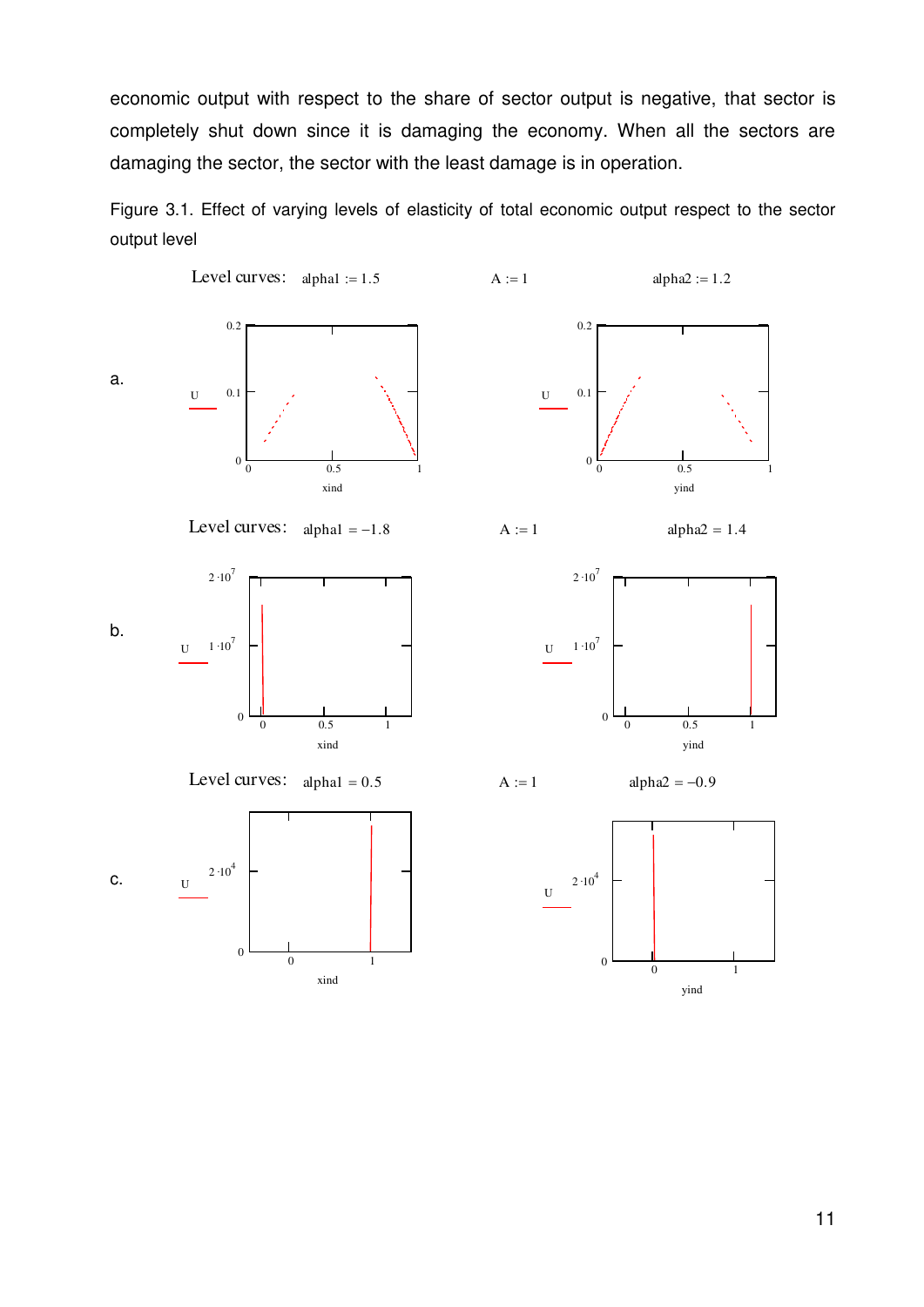

## **Discussion**

<span id="page-14-0"></span>The model I am proposing in this paper optimizes the sector participation such that it maximizes the total output given the level elasticity of the total output with respect to the share of the sector output in the total output. Thus if the sector participation is above the optimal level, it is required to reduce the participation and increase the participation of other sectors which is below the optimal level.

If we compare the results with respect to the traditional measure of economic growth calculated by the GDP, we can make the following comparisons (Table 1)

|               | <b>Table 1.</b> Comparison of economic output calculated by the sector outputs and the sector |  |  |  |  |  |  |
|---------------|-----------------------------------------------------------------------------------------------|--|--|--|--|--|--|
| output shares |                                                                                               |  |  |  |  |  |  |

| N <sub>2</sub> | <b>Sector participation</b>                    | <b>GDP</b>                                    |
|----------------|------------------------------------------------|-----------------------------------------------|
| 1.             | If the sector participation is not optimal the | Increase in sector output will increase the   |
|                | total economic output will reduce              | economic output                               |
| 2.             | Increase in any sector participation will      | High growth of one sector will result in high |
|                | reduce the participation of other sectors in   | economic growth even the other sector         |
|                | the economic activity                          | shrink                                        |
| 3.             | Possible to see the difference between the     | There is no maximum output                    |
|                | maximum economic output and the actual         |                                               |
|                | ouput                                          |                                               |
| 4.             | Economic growth will reduce the GINI           | Economic growth will may not reduce the       |
|                | coefficient (assumption)                       | GINI coefficient (assumption)                 |
| 5.             | Depending on the elasticity of the total       | It is not clear which sector to be developed  |
|                | output with respect to the share of the        | further.                                      |
|                | sector output in the total output, the sector  |                                               |
|                | which should be further developed can be       |                                               |
|                | selected                                       |                                               |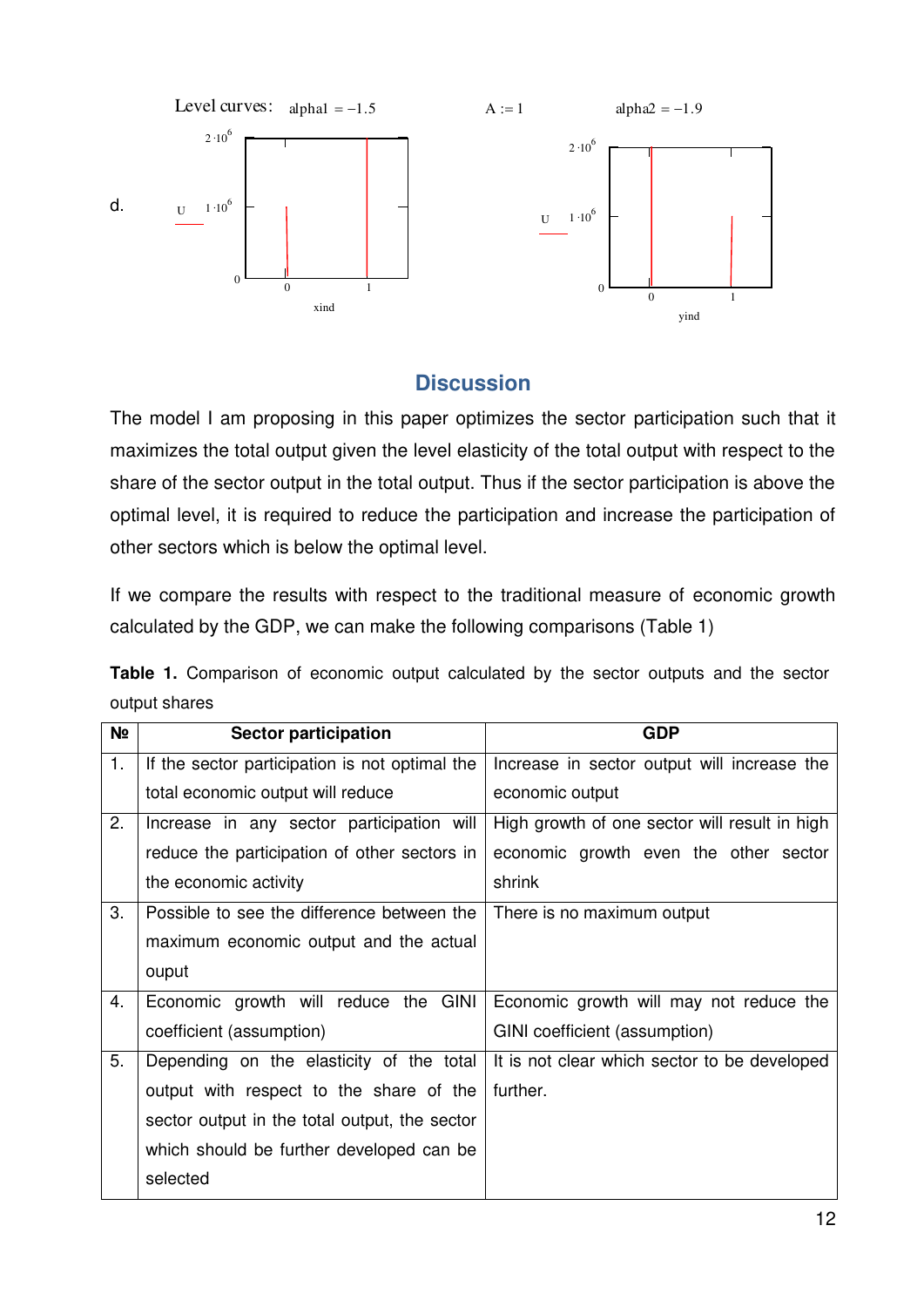# **Conclusion**

<span id="page-15-0"></span>The economic growth proxied by the GDP results in the following:

- 1. No effect on the Income inequality
- 2. Rapid expansion of one sector is seen as the economic growth
- 3. Optimal level sector participation in the economy is not considered

The model suggested in this paper have shows that the economic growth will only be observed if all sectors grew simultaneously or sector participations approach the optimal level of participations . Also the economy will not grow as much as the rapid expansion of any sector. Furthermore, it is possible to take into account the heterogeneous effects of heterogeneous sectors' growth on the economic growth and in order sustain the economic growth sector participations should be constrained. Production function illustrates that allocation of resources (capital, labor, etc.) to the each sector will have heterogeneous effects on the total economic output. Another advantage of the model is that it can be used to identify the sector that has negative impact on the economic output.